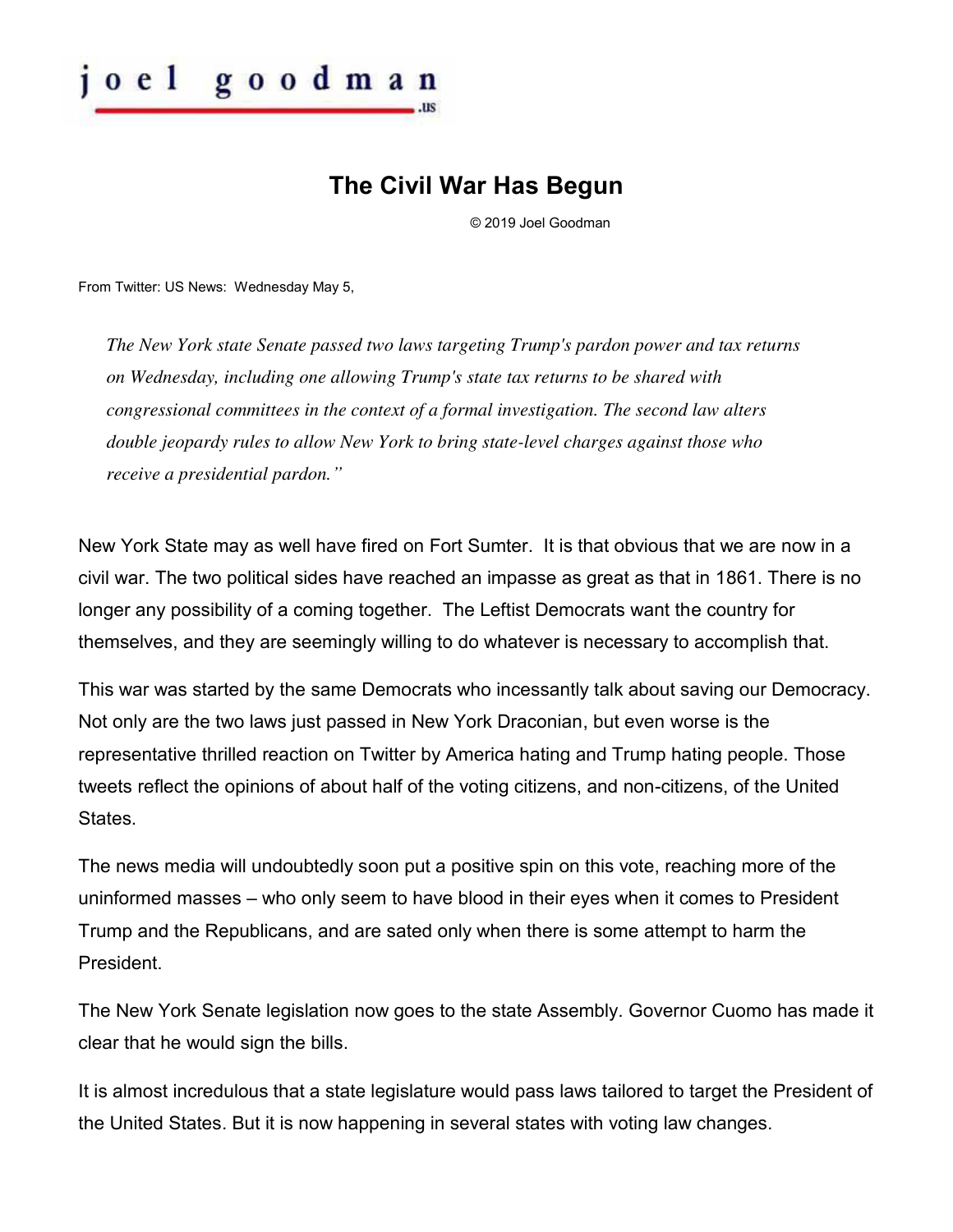The people who are thrilled with these two laws, intentionally targeting the President, are as absolutely willing to sacrifice the true administration of justice as easily as the sacrifice made by a Japanese Kamikaze pilot crashing into a US Navy ship off of Okinawa in 1945.

Some of you may have thought that the conclusion of the Mueller investigation would end the Leftist political insanity. Well, think again. It is only going to get worse.

In the event that Trump is re-elected, it would appear that the only remaining option for the Leftists to accomplish their goal of bringing down this administration is for them to be willing to put their lives on the line. It would not be the first time in history that a mania has driven a populace to violence. We did have a Civil War. Remember, the riots of the 1960's and the more recent riot in Ferguson, Missouri. There are already organized mobs like BLM and Antifa, among others, roaming the streets.

At this point, with states trying to unilaterally end the Electoral College, with Hillary Clinton who actually tried to steal the 2016 election running around saying the election was stolen from her, with Stacey Abrams saying she didn't lose her election, with Senator Hirono going off on an absolutely desultory (and self degrading) tirade against AG William Barr, with states passing election laws prohibiting presidential candidates who have not released their Federal Tax Returns from being on the 2020 ballot, with the House Judiciary Committee voting to hold the AG in contempt for actually following Congressionally made laws about privacy, with the Democratically led House completing denying the results of the two year investigation into the President, with the news media cheering them on in this denial – we are seeing half of the country, bereft of morality and sanity, dedicated to destroying this country any way they can.

Sadly and dangerously, like the Kamikaze pilot believing that what he was about to do would lead him on a path to glory – the Democrats are willing to sacrifice an entire country to bring down President Trump and bring America into the Leftist / Globalist fold.

Bellow is the "commentary" by the New York State Attorney General, Letitia James, among those on Twitter applauding this move. One has to ask, "What law books did she study?"

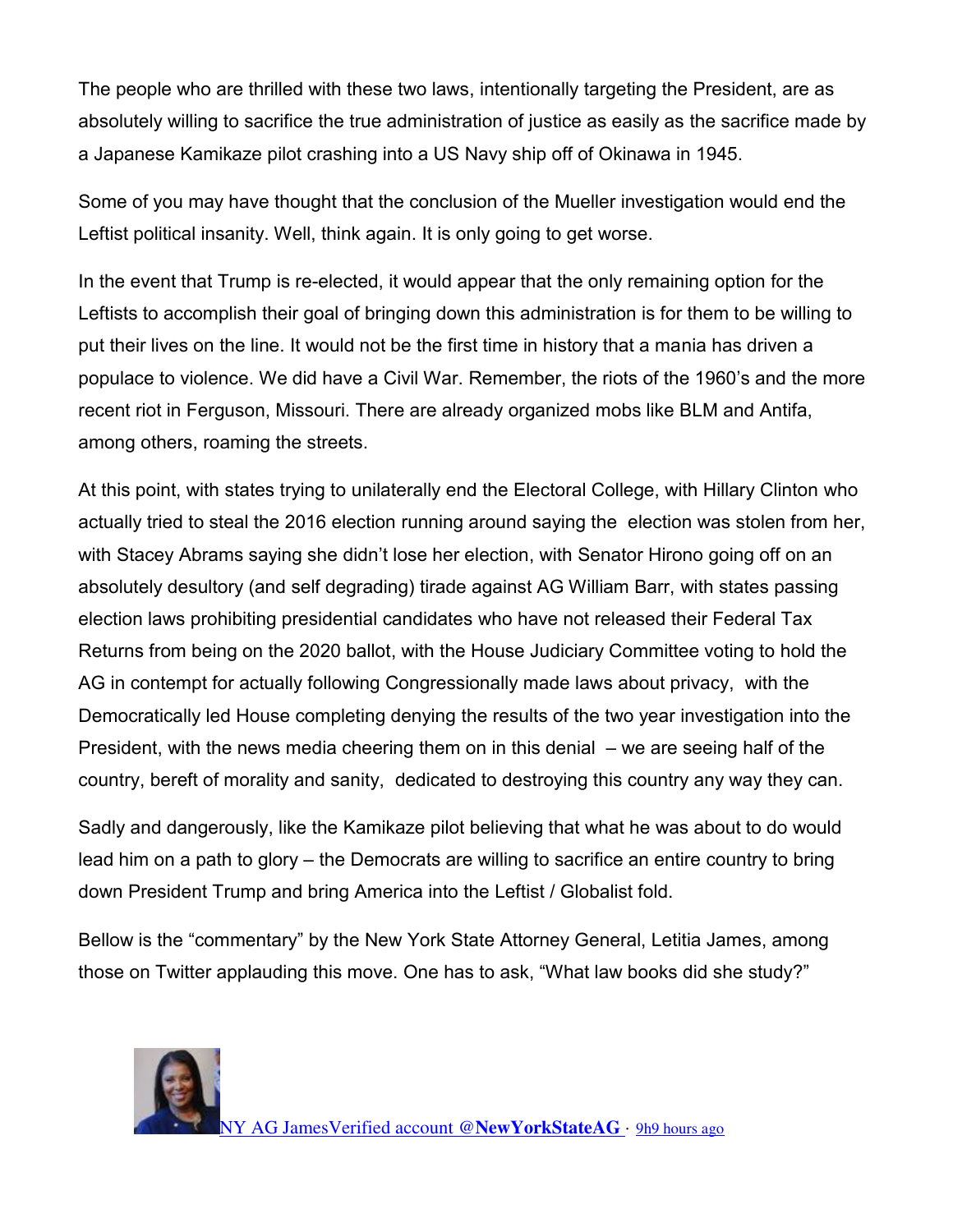I applaud the @**[NYSenate](https://twitter.com/NYSenate)**'s passage of my & @**[toddkaminsky](https://twitter.com/toddkaminsky)**'s bill to close the double jeopardy loophole in NY. The legislation upholds the standards of fairness  $\&$  justice at the core of the double jeopardy law, and prevents it from being used as a tool to deny justice altogether.

268 replies 1,655 retweets 5,555 likes



[NY AG JamesVerified account @](https://twitter.com/NewYorkStateAG)**NewYorkStateAG** · [9h9 hours ago](https://twitter.com/NewYorkStateAG/status/1126173817351569409)

The bill embodies a central component to the foundation of our democracy: The President – unlike a monarch or authoritarian dictator – is not above the law and our laws should apply to all people of this nation equally, including and especially our leaders.

208 replies 1,246 retweets 3,748 likes

One truly has to wonder if elected officials like Letitia James are that willing to blatantly mischaracterize the truth just to incite and activate their voters, who un-wittingly believe what is said, or are they truly that ignorant?

Read for yourself some of the other comments; your fellow citizens – read and weep.

From Twitter:

· [9h9 hours ago](https://twitter.com/NYSenate/status/1126176050495524865) (May 8 2019 10:00 AM)

#**[NYSenate](https://twitter.com/hashtag/NYSenate?src=hash)** Bill S5072A, sponsored by Senator @**[bradhoylman](https://twitter.com/bradhoylman)**, passed 39-21 (unofficial). Requires the commissioner of taxation and finance to cooperate with investigations by certain committees of the United States Congress under certain circumstances:

[NY State Senate Bill S5072A](https://www.nysenate.gov/legislation/bills/2019/s5072/amendment/a) [Requires the commissioner of taxation and finance to cooperate with investigations…](https://www.nysenate.gov/legislation/bills/2019/s5072/amendment/a) [nysenate.gov](https://www.nysenate.gov/legislation/bills/2019/s5072/amendment/a) 

571 replies 1,059 retweets 2,671 likes



[David RothkopfVerified account @](https://twitter.com/djrothkopf)**djrothkopf** · [5h5 hours ago](https://twitter.com/djrothkopf/status/1126233207303749636)

Very very bad day for Trumps-Thanks to NY State moves on closing the pardon loophole and offering up tax returns to the Congress if they want 'em and then the subpoena for Don Jr. where his obvious lying under oath to Congress is on the agenda plus the Barr contempt citation.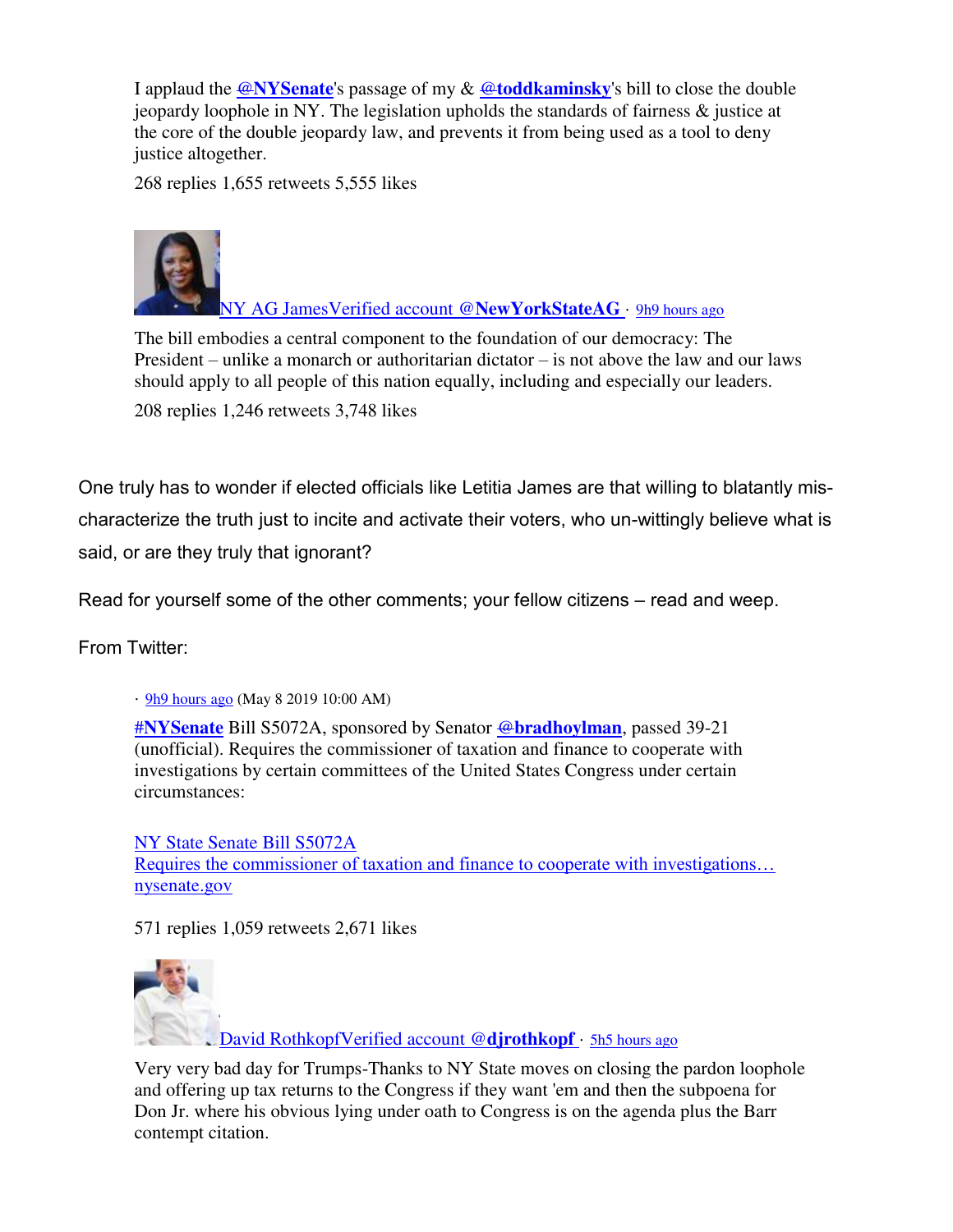

[Mother JonesVerified account @](https://twitter.com/MotherJones)**MotherJones** · [4h4 hours ago](https://twitter.com/MotherJones/status/1126245901545148416)

The New York state Senate just passed a bill that would allow state officials to provide Congress with the state tax returns of seven different types of state and federal elected officials—including the president.

[New York lawmakers advance bill to provide Congress with Trump's tax returns](https://www.motherjones.com/politics/2019/05/new-york-lawmakers-advance-bill-to-provide-congress-with-trumps-tax-returns/) [Trump's home state is the latest front in the president's war on transparency.](https://www.motherjones.com/politics/2019/05/new-york-lawmakers-advance-bill-to-provide-congress-with-trumps-tax-returns/)  [motherjones.com](https://www.motherjones.com/politics/2019/05/new-york-lawmakers-advance-bill-to-provide-congress-with-trumps-tax-returns/) 

141 replies 975 retweets 2,196 likes



[Clifford LevyVerified account @](https://twitter.com/cliffordlevy)**cliffordlevy** · [7h7 hours ago](https://twitter.com/cliffordlevy/status/1126201251396489216)

JUST IN: Trump is now under real pressure from the NY Legislature. • State Senate passed a bill to create a path to release his state tax returns. • It passed another bill to curtail the impact of presidential pardons in NY. (Re Manafort.)

[Trump Faces Pressure From N.Y. Lawmakers Over His Tax Returns and Pardons](https://www.nytimes.com/2019/05/08/nyregion/trump-ny-tax-returns-manafort.html) [The State Senate passed bills to create a path to release Mr. Trump](https://www.nytimes.com/2019/05/08/nyregion/trump-ny-tax-returns-manafort.html)'s state tax return... [nytimes.com](https://www.nytimes.com/2019/05/08/nyregion/trump-ny-tax-returns-manafort.html) 

107 replies 611 retweets 1,606 likes



[Sanjana KaranthVerified account @](https://twitter.com/sanjanakaranth)**sanjanakaranth** · [6h6 hours ago](https://twitter.com/sanjanakaranth/status/1126208198480990208)

The New York Senate just passed the TRUST Act, which would let NY's tax commissioner release any state tax return requested by one of three congressional committees. In other words, Congress is a step closer to getting Trump's taxes.

[New York Senate Passes Bill To Allow Release of Trump's State Tax Returns](https://www.huffpost.com/entry/new-york-senate-passes-bill-trump-taxes_n_5cd23e0be4b0e524a47c9c24?ncid=engmodushpmg00000004) [The bill, which would let Congress view the returns, now heads to the state assembly.…](https://www.huffpost.com/entry/new-york-senate-passes-bill-trump-taxes_n_5cd23e0be4b0e524a47c9c24?ncid=engmodushpmg00000004) [huffpost.com](https://www.huffpost.com/entry/new-york-senate-passes-bill-trump-taxes_n_5cd23e0be4b0e524a47c9c24?ncid=engmodushpmg00000004) 

33 replies 245 retweets 694 likes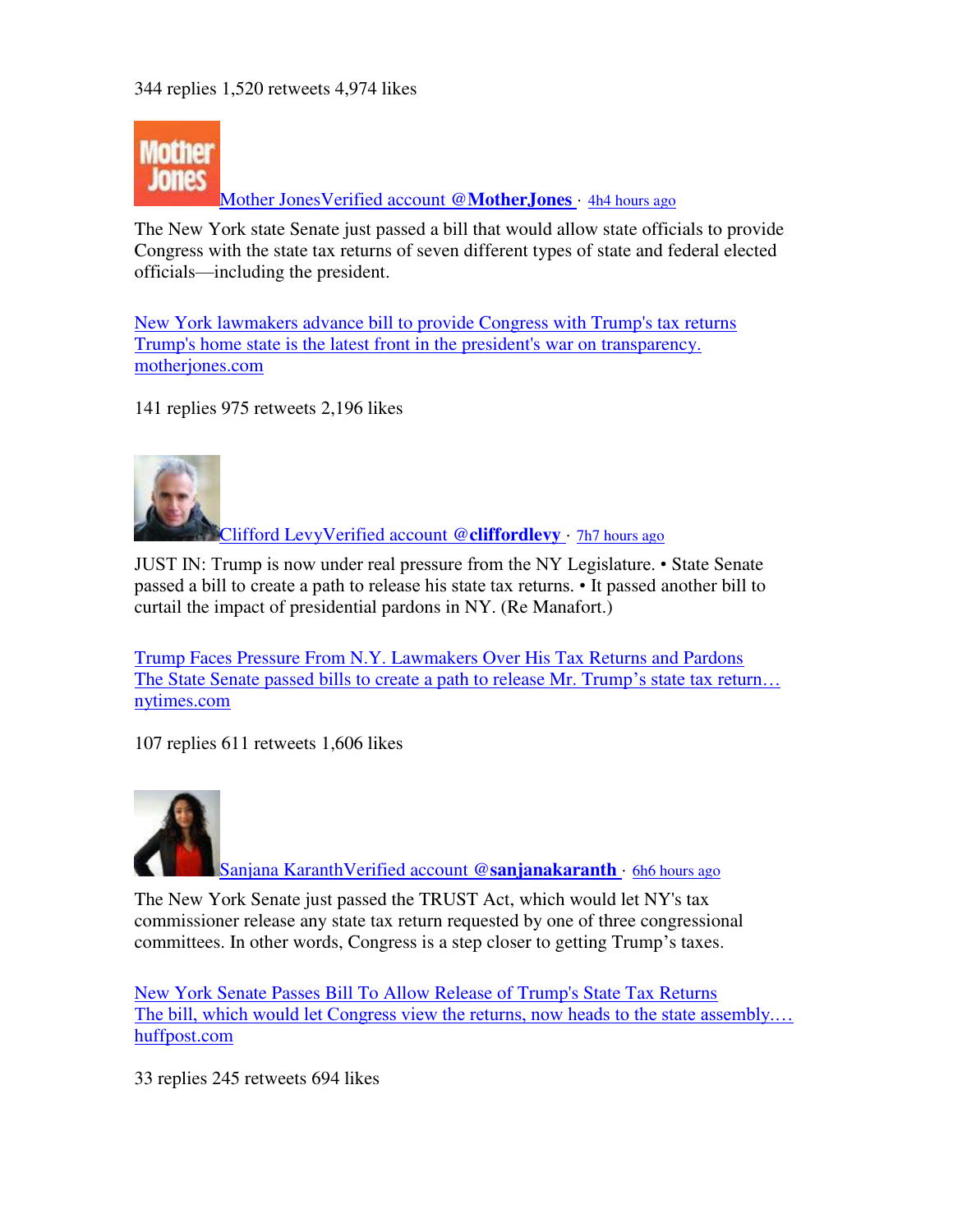

**[Yancey RoyVerified account @](https://twitter.com/YanceyRoy)YanceyRoy** · [6h6 hours ago](https://twitter.com/YanceyRoy/status/1126213974297542657)

Yancey Roy Retweeted Yancey Roy

The NY Senate also approved a second bill that allows NY to pursue state charges against close associates of the president who receive pardons for the same federal offenses. However, it cannot be used retroactively against, say, a Paul Manafort. [https://www.newsday.com/news/nation/trump-new-york-tax-returns-1.30815997](https://t.co/M078E4Iaex) ...

Yancey Roy added,

**Yancey Roy**Verified account @**YanceyRoy** NY Senate OKs bill allowing Congress to get Trump state tax returns https://nwsdy.li/2HdQ3um via @**Newsday** Show this thread 8 replies 114 retweets 266 likes



[Todd KaminskyVerified account @](https://twitter.com/toddkaminsky)**toddkaminsky** · [9h9 hours ago](https://twitter.com/toddkaminsky/status/1126165290449084420)

BREAKING: The @**[NYSenate](https://twitter.com/NYSenate)** just passed my bill to allow state prosecutors to bring charges, DESPITE a PRESIDENTIAL PARDON. The rule of law matters & the pardon power should not be perverted to undermine it. @**[IndivisibleTeam](https://twitter.com/IndivisibleTeam)** @**[MarchForTruth17](https://twitter.com/MarchForTruth17)** @**[MillenPolitics](https://twitter.com/MillenPolitics)** @**[NewYorkStateAG](https://twitter.com/NewYorkStateAG)**

1,086 replies 5,660 retweets 18,339 likes

Rob Ortt @**[SenatorOrtt](https://twitter.com/SenatorOrtt)** · [7h7 hours ago](https://twitter.com/SenatorOrtt/status/1126206719531601921)

Video from the floor today and my opposition to Senate Bill 5072A

118 replies 28 retweets 93 likes



[Olga Lautman @](https://twitter.com/olgaNYC1211)**olgaNYC1211** · [8h8 hours ago](https://twitter.com/olgaNYC1211/status/1126185705531695107)

Excellent news out of NY -NY senate will give the House Trump's state returns -NY furthers the "double jeopardy" bill which would allowpeople who are pardoned to be charged by the state. State Assembly will vote within the next few weeks

[New York Senate OKs giving US House Trump state tax return](https://news.yahoo.com/ny-lawmakers-jump-fight-over-trump-tax-returns-094903609.html?soc_src=hl-viewer&soc_trk=tw) ALBANY, N.Y. (AP) — [New York's Democrat-controlled Senate approved a bill](https://news.yahoo.com/ny-lawmakers-jump-fight-over-trump-tax-returns-094903609.html?soc_src=hl-viewer&soc_trk=tw)  [easily…](https://news.yahoo.com/ny-lawmakers-jump-fight-over-trump-tax-returns-094903609.html?soc_src=hl-viewer&soc_trk=tw)